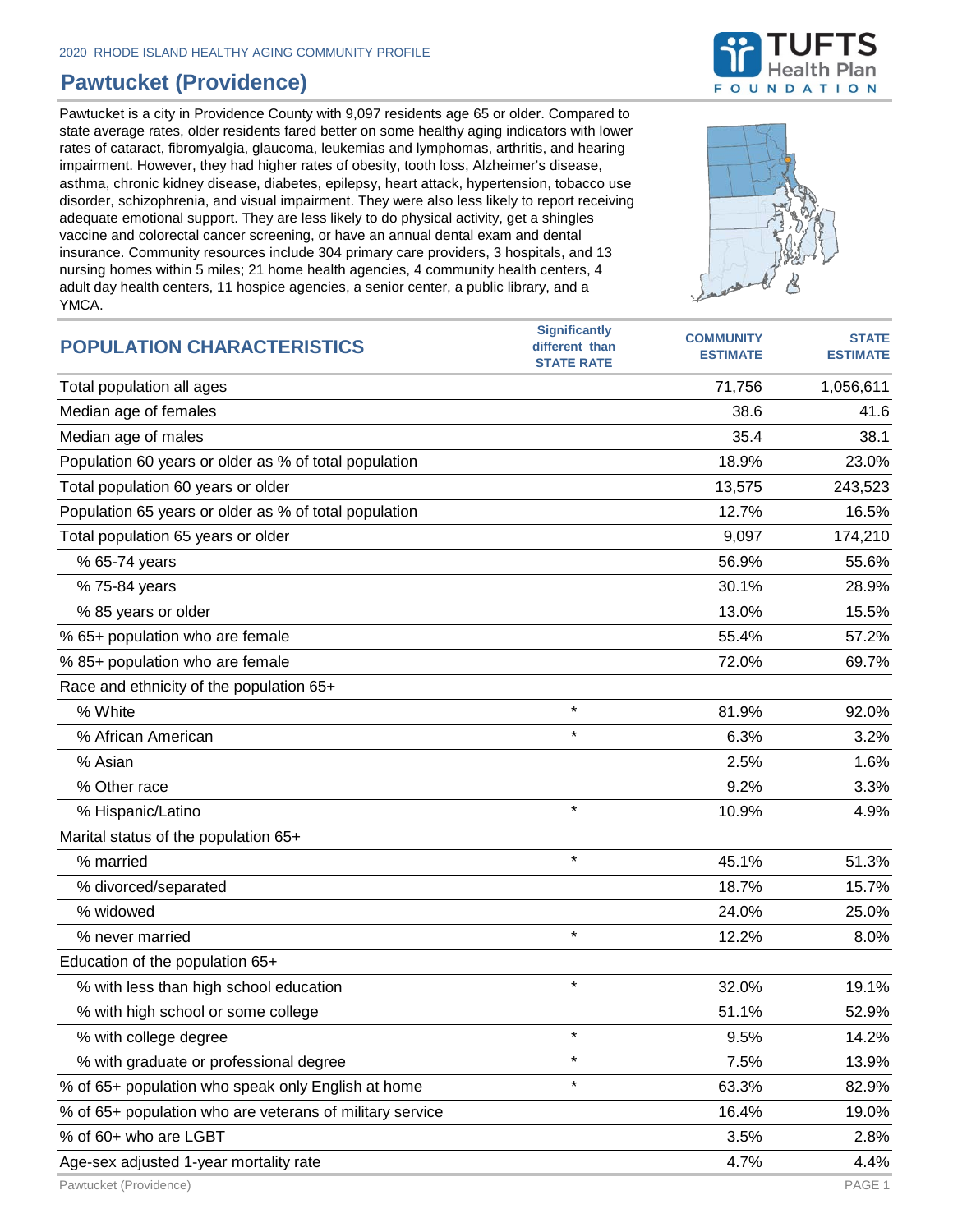| <b>HEALTHY AGING INDICATORS</b>                              | <b>BETTER / WORSE</b><br><b>STATE RATE</b> | <b>COMMUNITY</b><br><b>ESTIMATE</b> | <b>STATE</b><br><b>ESTIMATE</b> |
|--------------------------------------------------------------|--------------------------------------------|-------------------------------------|---------------------------------|
| <b>WELLNESS</b>                                              |                                            |                                     |                                 |
| % 60+ getting the recommended hours of sleep                 |                                            | 58.2%                               | 63.0%                           |
| % 60+ doing any physical activity within last month          | W                                          | 60.4%                               | 71.0%                           |
| % 60+ met CDC guidelines for muscle-strengthening activity   | W                                          | 18.8%                               | 25.0%                           |
| % 60+ met CDC guidelines for aerobic physical activity       | W                                          | 43.0%                               | 54.3%                           |
| % 60+ with fair or poor health status                        | W                                          | 27.5%                               | 19.5%                           |
| % 60+ with 15+ physically unhealthy days in last month       | W                                          | 19.5%                               | 14.5%                           |
| <b>FALLS</b>                                                 |                                            |                                     |                                 |
| % 60+ who fell within last year                              |                                            | 23.9%                               | 26.3%                           |
| % 60+ who were injured in a fall within last year            |                                            | 11.2%                               | 10.3%                           |
| % 65+ had hip fracture                                       |                                            | 3.7%                                | 3.4%                            |
| <b>PREVENTION</b>                                            |                                            |                                     |                                 |
| % 60+ with physical exam/check-up in last year               |                                            | 93.4%                               | 93.0%                           |
| % 60+ flu shot in last year                                  |                                            | 62.4%                               | 60.6%                           |
| % 60+ with pneumonia vaccine                                 |                                            | 68.5%                               | 67.7%                           |
| % 60+ with shingles vaccine                                  | W                                          | 28.4%                               | 35.3%                           |
| % 60+ women with a mammogram within last 2 years             |                                            | 80.8%                               | 82.0%                           |
| % 60+ with colorectal cancer screening                       | W                                          | 70.1%                               | 77.8%                           |
| % 60+ with HIV test                                          | $\star$                                    | 21.4%                               | 15.8%                           |
| % 60+ met CDC preventive health screening goals              |                                            | 37.3%                               | 39.2%                           |
| <b>NUTRITION &amp; DIET</b>                                  |                                            |                                     |                                 |
| % 60+ with 5 or more servings of fruit or vegetables per day |                                            | 16.4%                               | 18.1%                           |
| % 65+ with poor supermarket access                           |                                            | 6.6%                                | 23.6%                           |
| % 60+ stressed about buying food in last month               | W                                          | 23.0%                               | 13.2%                           |
| % 60+ self-reported obese                                    |                                            | 32.1%                               | 26.8%                           |
| % 65+ clinically diagnosed obesity                           | W                                          | 32.4%                               | 29.3%                           |
| % 65+ with high cholesterol                                  |                                            | 78.4%                               | 79.1%                           |
| % 60+ with cholesterol screening                             |                                            | 95.2%                               | 96.9%                           |
| <b>ORAL HEALTH</b>                                           |                                            |                                     |                                 |
| % 60+ with dental insurance                                  | W                                          | 50.3%                               | 56.3%                           |
| % 60+ with annual dental exam                                | W                                          | 63.6%                               | 75.9%                           |
| # of dentists per 100,000 persons (all ages)                 |                                            | 51.8                                | 64.7                            |
| % 60+ with loss of 6 or more teeth                           | W                                          | 40.6%                               | 29.6%                           |
| <b>CHRONIC DISEASE</b>                                       |                                            |                                     |                                 |
| % 65+ with Alzheimer's disease or related dementias          | W                                          | 14.9%                               | 13.1%                           |
| % 65+ with anemia                                            |                                            | 50.3%                               | 50.0%                           |
| % 65+ with asthma                                            | W                                          | 17.3%                               | 14.9%                           |
| % 65+ with atrial fibrillation                               |                                            | 15.2%                               | 15.0%                           |
| % 65+ with autism spectrum disorder                          |                                            | N/A                                 | 0.04%                           |
| % 65+ with benign prostatic hyperplasia (men)                |                                            | 40.9%                               | 42.2%                           |
| % 65+ with breast cancer (women)                             |                                            | 10.4%                               | 11.1%                           |
| % 65+ with cataract                                          | B                                          | 61.1%                               | 67.5%                           |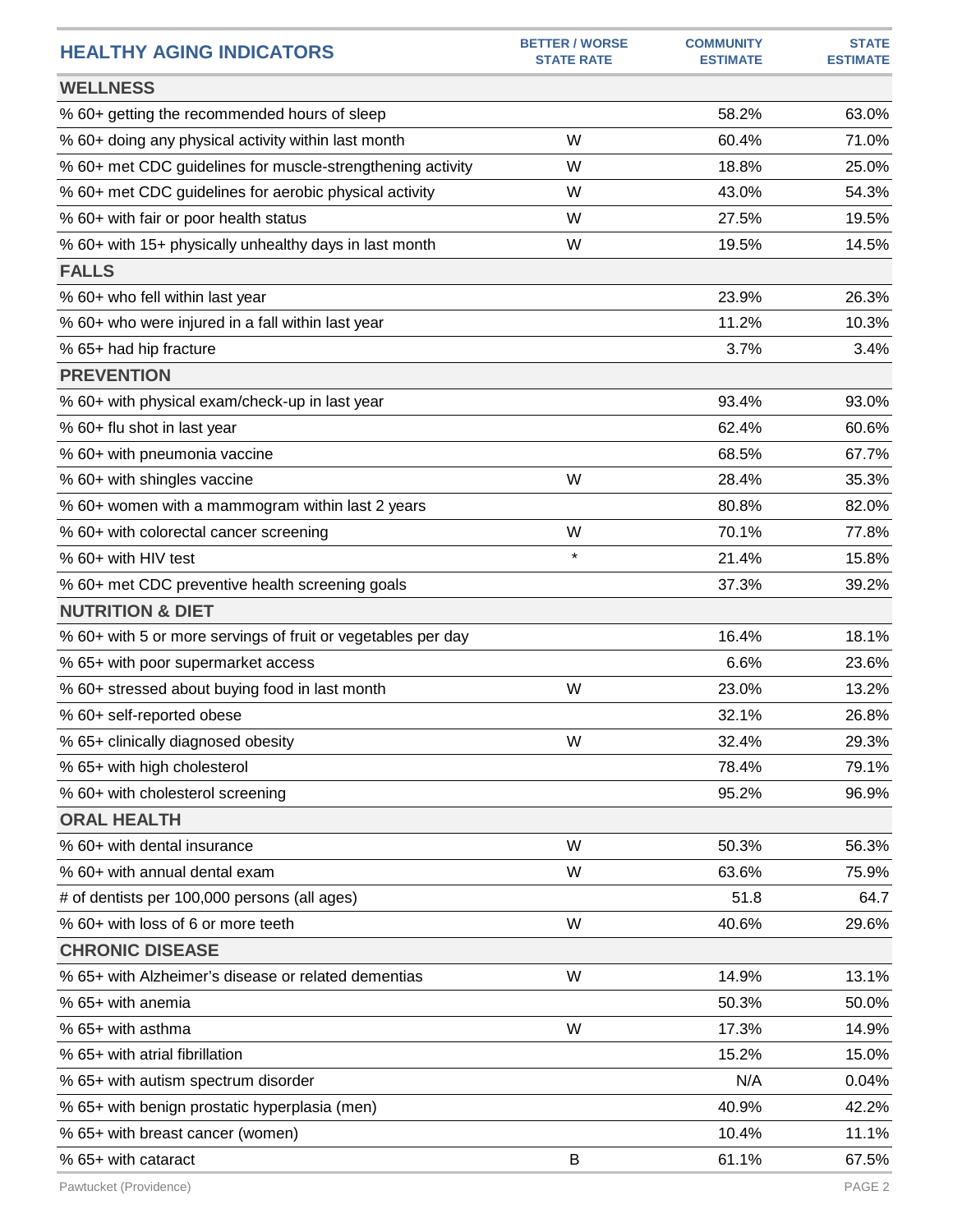| <b>HEALTHY AGING INDICATORS</b>                         | <b>BETTER / WORSE</b><br><b>STATE RATE</b> | <b>COMMUNITY</b><br><b>ESTIMATE</b> | <b>STATE</b><br><b>ESTIMATE</b> |
|---------------------------------------------------------|--------------------------------------------|-------------------------------------|---------------------------------|
| % 65+ with chronic kidney disease                       | W                                          | 33.6%                               | 30.7%                           |
| % 65+ with chronic obstructive pulmonary disease        |                                            | 23.6%                               | 22.9%                           |
| % 65+ with colon cancer                                 |                                            | 2.9%                                | 2.7%                            |
| % 65+ with congestive heart failure                     |                                            | 23.5%                               | 21.6%                           |
| % 65+ with diabetes                                     | W                                          | 39.2%                               | 34.7%                           |
| % 65+ with endometrial cancer (women)                   |                                            | 1.7%                                | 1.9%                            |
| % 65+ with epilepsy                                     | W                                          | 3.9%                                | 2.9%                            |
| % 65+ with fibromyalgia, chronic pain and fatigue       | B                                          | 23.2%                               | 25.4%                           |
| % 65+ with glaucoma                                     | B                                          | 23.3%                               | 27.0%                           |
| % 65+ ever had a heart attack                           | W                                          | 7.2%                                | 5.8%                            |
| % 65+ with HIV/AIDS                                     |                                            | 0.09%                               | 0.12%                           |
| % 65+ with hypertension                                 | W                                          | 81.0%                               | 78.0%                           |
| % 65+ with hypothyroidism                               |                                            | 22.0%                               | 22.4%                           |
| % 65+ with ischemic heart disease                       |                                            | 42.1%                               | 41.8%                           |
| % 65+ with leukemias and lymphomas                      | B                                          | 2.1%                                | 2.7%                            |
| % 65+ with liver disease                                |                                            | 9.4%                                | 9.9%                            |
| % 65+ with lung cancer                                  |                                            | 2.1%                                | 2.1%                            |
| % 65+ with migraine and other chronic headache          |                                            | 5.5%                                | 6.1%                            |
| % 65+ with osteoarthritis or rheumatoid arthritis       | B                                          | 53.8%                               | 56.2%                           |
| % 65+ with osteoporosis                                 |                                            | 18.5%                               | 19.6%                           |
| % 65+ with peripheral vascular disease                  |                                            | 26.6%                               | 25.6%                           |
| % 65+ with pressure ulcer or chronic ulcer              |                                            | 8.1%                                | 8.1%                            |
| % 65+ with prostate cancer (men)                        |                                            | 11.8%                               | 13.4%                           |
| % 65+ with stroke                                       |                                            | 12.7%                               | 11.9%                           |
| % 65+ with traumatic brain injury                       |                                            | 1.2%                                | 1.0%                            |
| % 65+ with 4+ (out of 15) chronic conditions            | W                                          | 67.3%                               | 63.8%                           |
| % 65+ with 0 chronic conditions                         |                                            | 8.0%                                | 7.0%                            |
| <b>BEHAVIORAL HEALTH</b>                                |                                            |                                     |                                 |
| # opioid deaths (all ages)                              |                                            | 147                                 | 1,654                           |
| % 65+ with opioid use disorder                          |                                            | 2.4%                                | 1.9%                            |
| % 65+ with substance use disorder                       |                                            | 8.2%                                | 7.0%                            |
| % 60+ who used marijuana in last month                  |                                            | N/A                                 | 3.4%                            |
| % 60+ excessive drinking                                |                                            | 9.6%                                | 9.3%                            |
| % 65+ with tobacco use disorder                         | W                                          | 12.6%                               | 10.8%                           |
| % 60+ current smokers                                   | W                                          | 16.1%                               | 8.7%                            |
| % 60+ ever used E-Cigarettes in last month              |                                            | 7.6%                                | 5.8%                            |
| <b>MENTAL HEALTH</b>                                    |                                            |                                     |                                 |
| % 60+ who reported receiving adequate emotional support | W                                          | 69.0%                               | 79.7%                           |
| % 60+ who reported being satisfied with life            |                                            | 91.8%                               | 95.3%                           |
| % 60+ with 15+ days poor mental health in last month    |                                            | 11.0%                               | 7.4%                            |
| % 65+ with depression                                   | W                                          | 35.7%                               | 32.9%                           |
| % 65+ with anxiety disorder                             |                                            | 30.5%                               | 29.8%                           |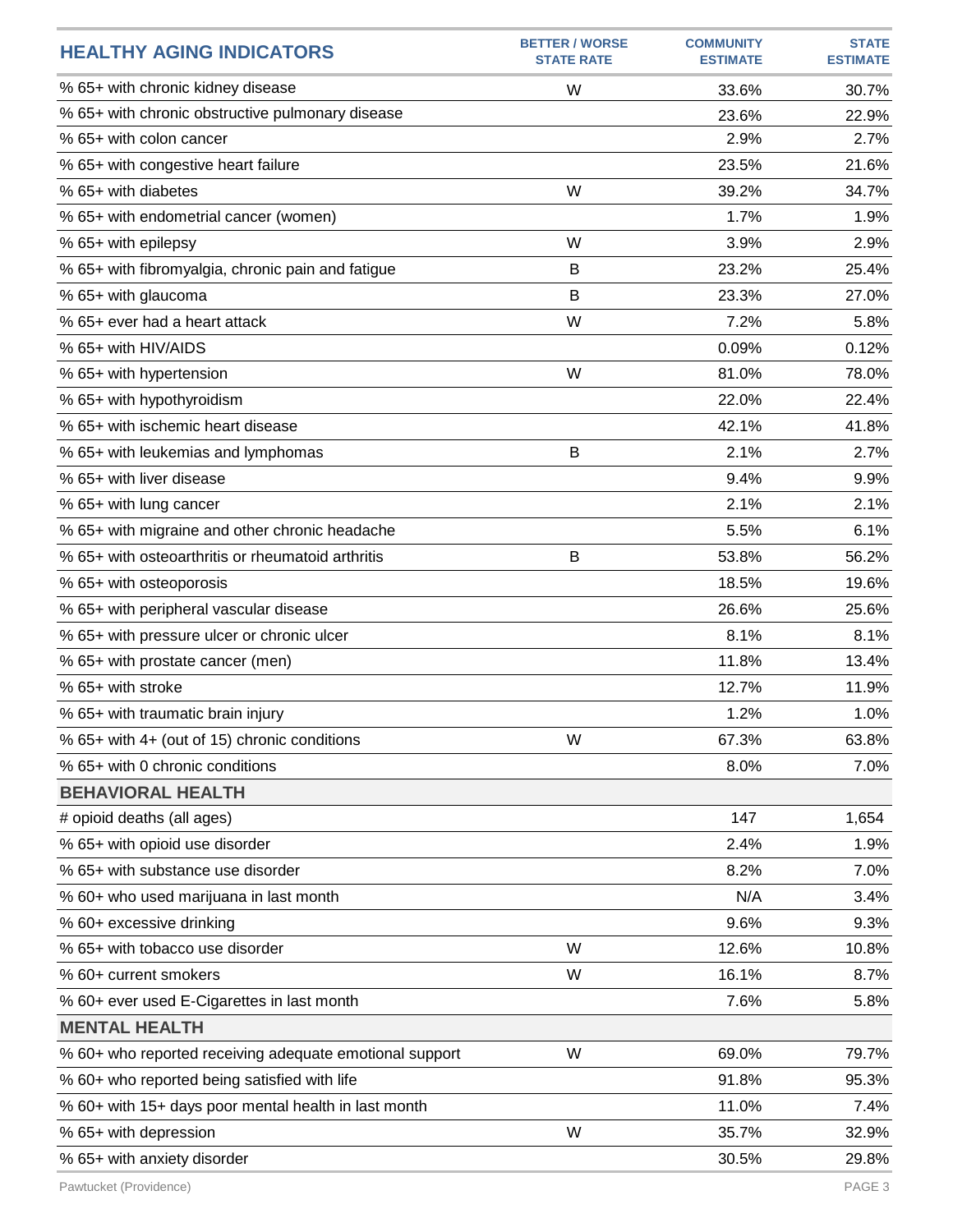| <b>HEALTHY AGING INDICATORS</b>                                  | <b>BETTER / WORSE</b><br><b>STATE RATE</b> | <b>COMMUNITY</b><br><b>ESTIMATE</b> | <b>STATE</b><br><b>ESTIMATE</b> |
|------------------------------------------------------------------|--------------------------------------------|-------------------------------------|---------------------------------|
| % 65+ with bipolar disorder                                      |                                            | 5.0%                                | 4.1%                            |
| % 65+ with post-traumatic stress disorder                        |                                            | 2.1%                                | 1.7%                            |
| % 65+ with schizophrenia & other psychotic disorder              | W                                          | 5.5%                                | 3.8%                            |
| % 65+ with personality disorder                                  |                                            | 2.8%                                | 2.8%                            |
| <b>LIVING WITH DISABILITY</b>                                    |                                            |                                     |                                 |
| % 65+ with self-reported hearing difficulty                      |                                            | 15.7%                               | 13.9%                           |
| % 65+ with clinical diagnosis of deafness or hearing impairment  | B                                          | 13.5%                               | 16.4%                           |
| % 65+ with self-reported vision difficulty                       | W                                          | 8.4%                                | 5.5%                            |
| % 65+ with clinical diagnosis of blindness or visual impairment  |                                            | 1.4%                                | 1.1%                            |
| % 65+ with self-reported cognition difficulty                    |                                            | 8.1%                                | 8.2%                            |
| % 65+ with self-reported ambulatory difficulty                   |                                            | 23.8%                               | 21.0%                           |
| % 65+ with clinical diagnosis of mobility impairment             |                                            | 4.0%                                | 3.8%                            |
| % 65+ with self-reported self-care difficulty                    |                                            | 7.7%                                | 8.0%                            |
| % 65+ with self-reported independent living difficulty           |                                            | 16.3%                               | 14.3%                           |
| <b>CAREGIVING</b>                                                |                                            |                                     |                                 |
| # of Alzheimer's disease specific support groups                 |                                            | 0                                   | 16                              |
| # of Memory Cafes                                                |                                            | 0                                   | 10                              |
| % of 60+ who provide care to a family/friend in last month       |                                            | 20.2%                               | 22.5%                           |
| % of grandparents raising grandchildren                          |                                            | 1.4%                                | 1.0%                            |
| % of grandparents who live with grandchildren                    |                                            | 4.0%                                | 3.2%                            |
| <b>ACCESS TO CARE</b>                                            |                                            |                                     |                                 |
| % 65+ dually eligible for Medicare and Medicaid                  | $\star$                                    | 24.6%                               | 13.8%                           |
| % 65+ Medicare managed care enrollees                            | $\star$                                    | 51.4%                               | 43.8%                           |
| % 60+ with a regular doctor                                      |                                            | 95.1%                               | 96.7%                           |
| % 60+ who did not see a doctor when needed due to cost           |                                            | 6.0%                                | 5.4%                            |
| # of primary care providers within 5 miles                       |                                            | 304                                 | 1,605                           |
| # of hospitals within 5 miles                                    |                                            | 3                                   | 13                              |
| # of home health agencies                                        |                                            | 21                                  | 23                              |
| # of nursing homes within 5 miles                                |                                            | 13                                  | 80                              |
| # of community health centers                                    |                                            | 4                                   | 43                              |
| # of adult day health centers                                    |                                            | 4                                   | 31                              |
| # of hospice agencies                                            |                                            | 11                                  | 18                              |
| <b>SERVICE UTILIZATION</b>                                       |                                            |                                     |                                 |
| # physician visits per year                                      | $\star$                                    | 7.4                                 | 8.4                             |
| # emergency room visits/1000 persons 65+ years annually          |                                            | 683.1                               | 620.6                           |
| # Part D monthly prescription fills per person annually          | $\star$                                    | 56.4                                | 52.2                            |
| # home health visits annually                                    |                                            | 3.8                                 | 3.5                             |
| # durable medical equipment claims annually                      |                                            | 1.9                                 | 1.7                             |
| # inpatient hospital stays/1000 persons 65+ years annually       |                                            | 307.3                               | 286.5                           |
| % Medicare inpatient hospital readmissions (as % of admissions)  |                                            | 16.5%                               | 17.4%                           |
| # skilled nursing facility stays/1000 persons 65+ years annually |                                            | 101.2                               | 98.8                            |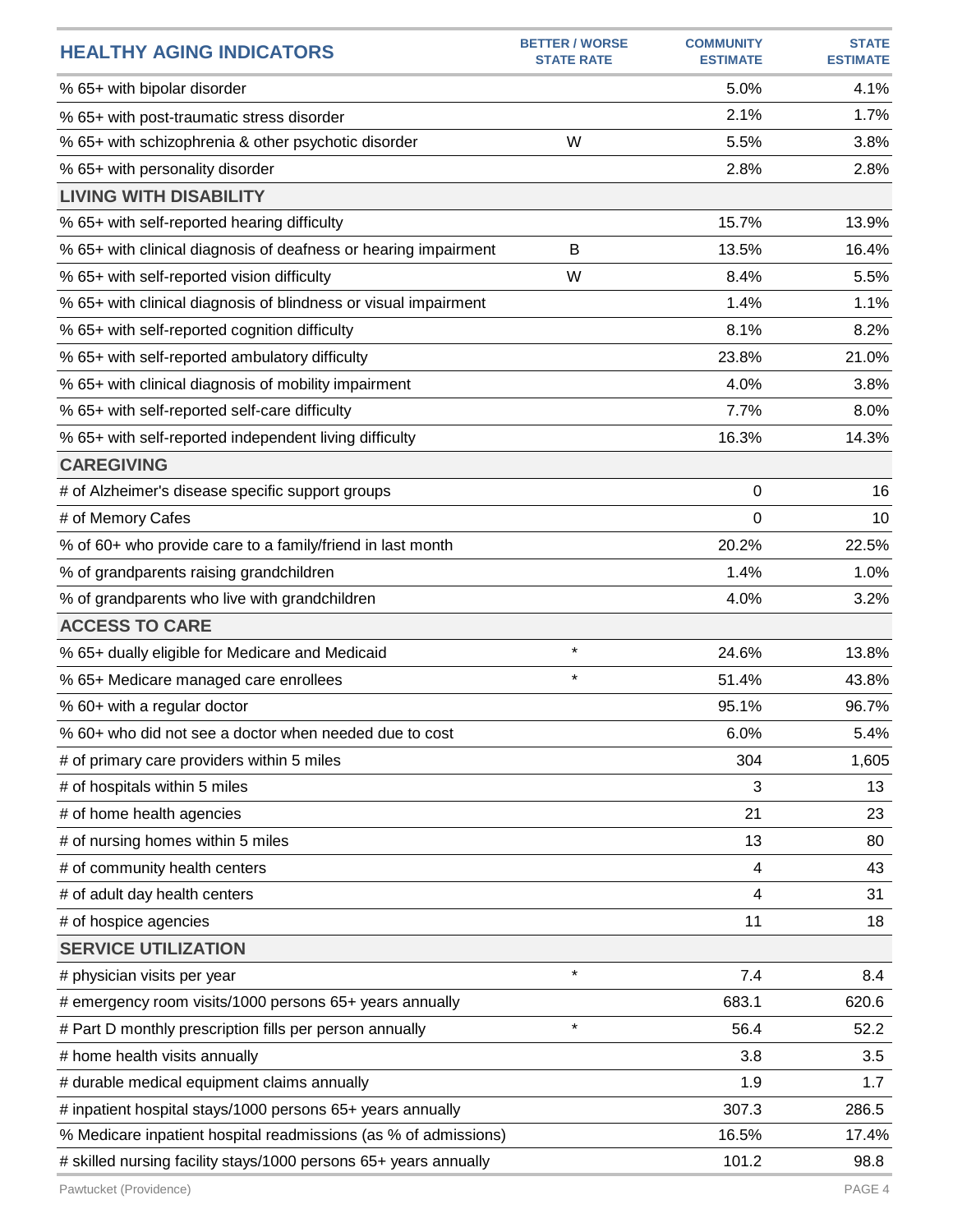| <b>HEALTHY AGING INDICATORS</b>                               | <b>BETTER / WORSE</b><br><b>STATE RATE</b> | <b>COMMUNITY</b><br><b>ESTIMATE</b> | <b>STATE</b><br><b>ESTIMATE</b> |
|---------------------------------------------------------------|--------------------------------------------|-------------------------------------|---------------------------------|
| # skilled nursing home Medicare beds/1000 persons 65+ years   |                                            | 33.8                                | 47.1                            |
| % 65+ getting Medicaid long term services and supports        | $\star$                                    | 5.5%                                | 4.2%                            |
| % 65+ hospice users                                           |                                            | 3.9%                                | 3.5%                            |
| % 65+ hospice users as % of decedents                         |                                            | 56.7%                               | 53.0%                           |
| Median hospice days per hospice user (65+, deceased)          |                                            | 13.0                                | 11.0                            |
| Median hospice payment (Medicare + other) per hospice user    |                                            | \$4,461.10                          | \$3,870.97                      |
| <b>COMMUNITY</b>                                              |                                            |                                     |                                 |
| Air pollution: annual # of unhealthy days for 65+ (county)    |                                            | 8                                   | N/A                             |
| Age-friendly efforts in community                             |                                            | Not yet                             | Yes                             |
| # of senior centers                                           |                                            | 1                                   | 32                              |
| # of universities and community colleges                      |                                            | 0                                   | 19                              |
| # of public libraries                                         |                                            | 1                                   | 71                              |
| # of YMCAs                                                    |                                            | 1                                   | 15                              |
| % in county with access to broadband (all ages)               |                                            | 98.4%                               | 98.1%                           |
| % 60+ who used Internet in last month                         | $\star$                                    | 55.6%                               | 71.6%                           |
| Voter participation rate in 2016 election (age 18+)           |                                            | 41.7%                               | 55.0%                           |
| % 60+ who believe local service orgs understand needs         | $\star$                                    | 36.7%                               | 44.1%                           |
| % 60+ who believe he/she can make a difference                |                                            | 47.7%                               | 52.2%                           |
| % 60+ who believe working together can make a difference      |                                            | 81.5%                               | 81.0%                           |
| % 60+ who volunteer at least once per month                   |                                            | 23.1%                               | 22.9%                           |
| % 60+ who attend community events (church, club) monthly      |                                            | 40.9%                               | 44.4%                           |
| <b>SAFETY &amp; CRIME</b>                                     |                                            |                                     |                                 |
| Violent crime rate /100,000 persons                           |                                            | 440.3                               | 220.3                           |
| Homicide rate /100,000 persons (county)                       |                                            | 3                                   | $\overline{2}$                  |
| # firearm fatalities (all ages) (county)                      |                                            | 572                                 | 895                             |
| Property crime rate /100,000 persons                          |                                            | 2556.8                              | 1,678.4                         |
| # 65+ deaths by suicide (county)                              |                                            | 24                                  | 57                              |
| <b>TRANSPORTATION</b>                                         |                                            |                                     |                                 |
| % 65+ who own a motor vehicle                                 | $\star$                                    | 79.0%                               | 85.0%                           |
| % 60+ who always drive or ride wearing a seatbelt             |                                            | 90.6%                               | 91.9%                           |
| % 60+ who drove under the influence of drinking in last month |                                            | N/A                                 | 2.0%                            |
| # of fatal crashes involving adult age 60+/town               |                                            | 2                                   | 82                              |
| # of fatal crashes involving adult age 60+/county             |                                            | 52                                  | 82                              |
| <b>HOUSING</b>                                                |                                            |                                     |                                 |
| % 65+ population who live alone                               | $\star$                                    | 35.9%                               | 31.4%                           |
| Average household size (all ages)                             |                                            | 2.5                                 | 2.5                             |
| Median house value                                            |                                            | \$181,900.00                        | \$249,800.00                    |
| % 60+ own home                                                | $\star$                                    | 59.0%                               | 70.3%                           |
| % 60+ homeowners who have mortgage                            |                                            | 50.7%                               | 48.7%                           |
| % 60+ stressed about paying rent/mortgage in last month       |                                            | 24.5%                               | 22.1%                           |
| Pawtucket (Providence)                                        |                                            |                                     | PAGE 5                          |